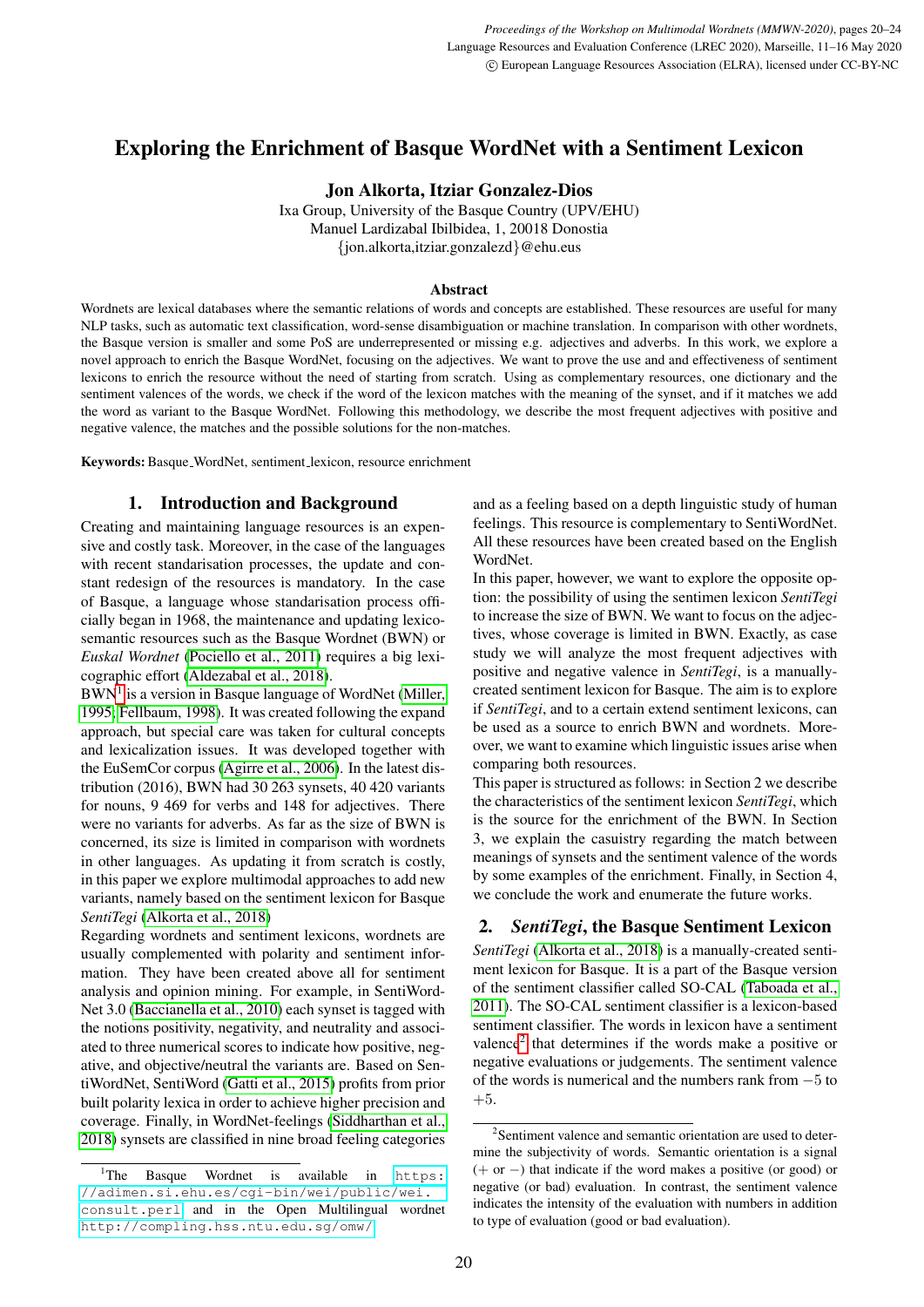- <span id="page-1-0"></span>(1) *Bikain* "excellent" (+5)
- <span id="page-1-1"></span>(2) *Eskas* "insufficient" (−1)
- <span id="page-1-2"></span>(3) *Txar* "bad" (−3)

Examples [\(1\)](#page-1-0), [\(2\)](#page-1-1) and [\(3\)](#page-1-2) indicate the scale of the words in the sentiment lexicon regarding their subjective evaluation. In Example [\(1\)](#page-1-0), the word *bikain* "excellent" expresses the most intense positive evaluation and, consequently, its sentiment valence is  $+5$ . On the other hand, in Example [\(2\)](#page-1-1), the word *eskas* "insufficient" makes a negative evaluation, therefore the sign is negative  $(-)$ . In contrast with Example [\(1\)](#page-1-0), its intensity is lower and, for that reason, its sentiment valence is  $(-1)$ . Finally, in Example [\(3\)](#page-1-2), the word *txar* "bad" makes a negative evaluation and it has a medium intensity. Therefore, its sentiment valence is  $(-3)$ .

The sentiment lexicon in Basque has been created by translating the sentiment lexicon in Spanish and enriching with the sentiment lexicon in English of different language versions of the SO-CAL tool. First, the sentiment lexicon from Spanish [\(Brooke et al., 2009\)](#page-3-4) was translated into Basque with the *Elhuyar* [\(Elhuyar Hizkuntza Zerbitzuak, 2013\)](#page-3-5) and *Zehazki* [\(Sarasola, 2005\)](#page-4-6) dictionaries. In the second step, the Basque translations have been grouped with different source in Spanish lexicon. For example, the Spanish words *amago* "feint" (−1) and *cicatriz* "scar" (−2) have been translated into Basque as *seinale* "signal" and they have been grouped in the Basque word *seinale* "signal". In addition, the Basque translations have inherited the sentiment valence from Spanish words. In the case of the words that had various sources, the most adequate for Basque has been chosen. Consequently, the sentiment valence  $(-1)$  has been chosen for *seinale* "signal", based on the Spanish *amago* "feint".

In order to choose the sentiment valence of the Basque words, the context where the words appear in the *Basque Opinion Corpus* [\(Alkorta et al., 2017\)](#page-3-6) has been taken into account. Then, the Basque translations that are not entries of the *Elhuyar* [\(Elhuyar Hizkuntza Zerbitzuak, 2013\)](#page-3-5) and *Zehazki* [\(Sarasola, 2005\)](#page-4-6) dictionaries or do not appear in the *Basque Opinion Corpus* [\(Alkorta et al., 2017\)](#page-3-6) have been removed. As a consequence of that, e.g. the word *atrofiatu* "atrophy"  $(-1)$  has been removed from the lexicon. After this step, the size of the sentiment lexicon has been reduced from 8,140 words to 1,237 words. Finally, the translated sentiment lexicon has been enriched with the English sentiment lexicon [\(Taboada et al., 2011\)](#page-4-5). The sentiment valences of the Basque words and their equivalents in English have been compared: in some cases the sentiment valence has been changed and in other cases, the sentiment valence of the Basque word has been kept.

Table [1](#page-1-3) shows the characteristics of the sentiment lexicon in Basque. The first version of the sentiment lexicon has been created following the first two steps (in other words, until grouping the Basque translations and choosing their sentiment valence). In contrast, the second version has been created following all the steps mentioned before. Among the first and second version, the size of the lexicon has been reduced from 8,140 words to 1,237 words due to the constraints of dictionaries and domains of the corpus. However, in both corpora, nouns and adjectives are the most

|                | V1.0  |                 | V2.0  |                             |  |
|----------------|-------|-----------------|-------|-----------------------------|--|
| Part-Of-Speech | Words | $\mathcal{O}_0$ | Words | $\mathcal{G}_{\mathcal{O}}$ |  |
| <b>Nouns</b>   | 2,282 | 28.06           | 461   | 37.27                       |  |
| Adjectives     | 3,162 | 38.85           | 446   | 36.05                       |  |
| Adverbs        | 652   | 7.98            | 54    | 4.36                        |  |
| <b>Verbs</b>   | 1,657 | 20.36           | 276   | 22.32                       |  |
| Intensifiers   | 387   | 4.75            |       |                             |  |
| <b>Total</b>   | 8,140 | 100             | 1,237 | 100                         |  |

<span id="page-1-3"></span>Table 1: The characteristic of two versions of the sentiment lexicon *SentiTegi*

common grammatical category.

# 3. Methodology and Casuistry

In this section, we explain the methodology and the casuistry in the enrichment of the BWN with *SentiTegi*. In order to select the sample for the analysis, we have extracted the most frequent adjectives in *Basque Opinion Corpus* [\(Alko](#page-3-6)[rta et al., 2017\)](#page-3-6) with *AnalHitza* [\(Otegi et al., 2017\)](#page-4-7), a tool that extracts basic linguistic information from texts and corpora. We have also filtered the adjectives taking into account their valence. The list we have created has the following information the Basque adjective, frequencies, valences and the respective English equivalents. For example, the Basque adjective *handi*, has a frequency of 101, its valence is  $+1$ , and its English equivalent is "big".

Once having the list with frequencies, valences and the respective English equivalents, we have looked up the English in the word in the MCR. Taking also as a reference the *Euskaltzaindiaren Hiztegia* [\(Euskaltzaindia, 2016\)](#page-4-8) the dictionary of the Academy of Basque Language that includes definitions, we have checked if the meaning of Basque word corresponds to the meaning of the synsets that contained the English variants. In addition to that, we also use the sentiment valence of the Basque adjectives to determine if the variant corresponds to the synsets.

In the following subsections, we explain the casuistry we have found for the adjectives by means of some examples.

#### 3.1. Adjectives with positive semantic orientation

In Table [2,](#page-1-4) we show the most frequent positive adjectives of the sentiment lexicon *SentiTegi* in the *Basque Opinion Corpus*. Following, we present the analysis for these cases.

| <b>Basque</b> | <b>Instances</b> | <b>Sentiment</b><br>valence | <b>English</b> | <b>Sentiment</b><br>valence |
|---------------|------------------|-----------------------------|----------------|-----------------------------|
| Handi         | 101              |                             | Big            |                             |
| Berri         |                  | ⊦2                          | <b>New</b>     |                             |

<span id="page-1-4"></span>Table 2: Two positive words with their sentiment valence taken from *SentiTegi*

As far as *handi* "big" is concerned, its sentiment valence is  $(+1)$ . If we want to enrich BWN with this word of the sentiment lexicon, the sentiment valence of the Basque word and the the meaning of synset need to agree. According to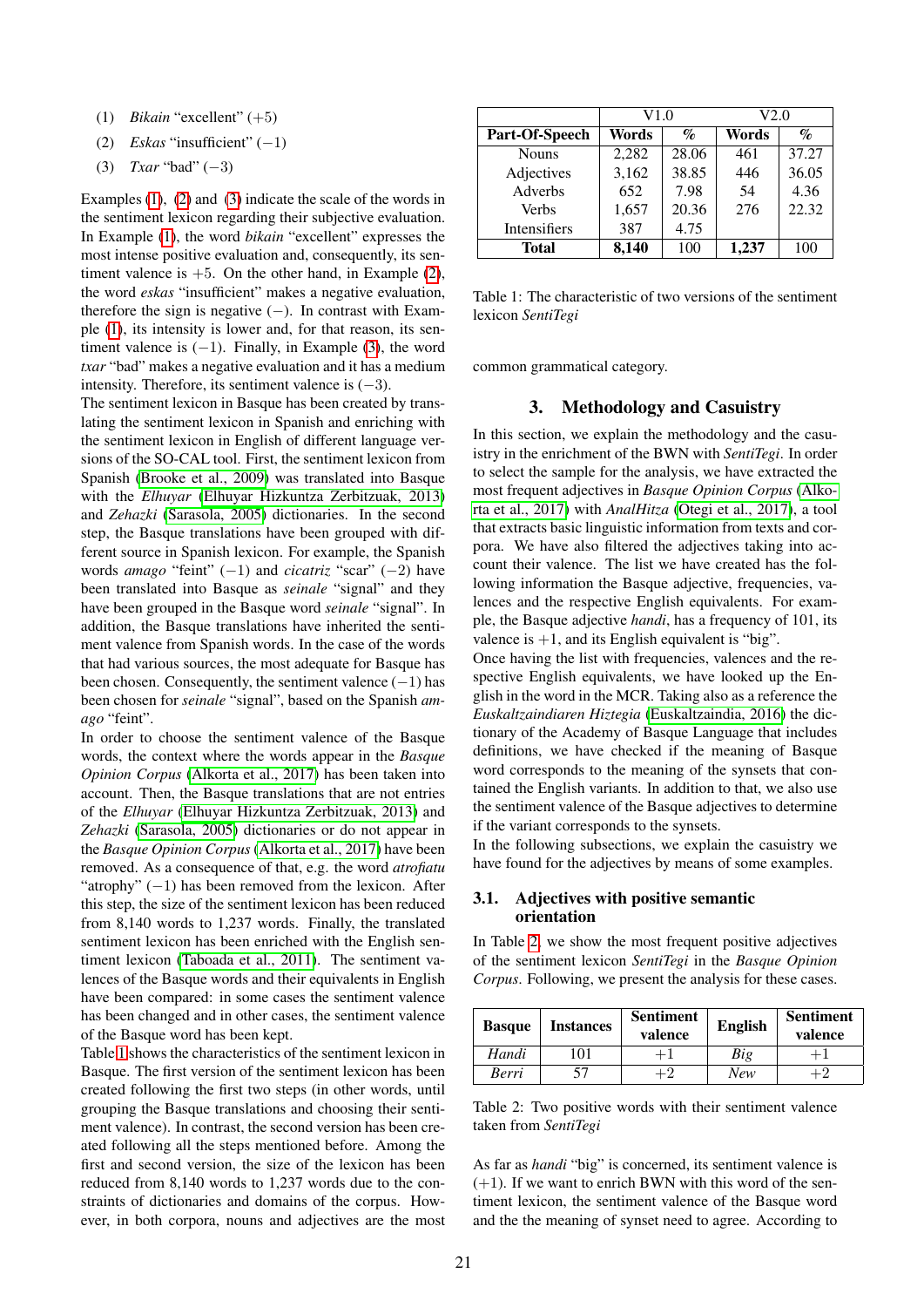the sentiment lexicon, *handi* "big" means something positive because the sentiment valence is  $(+1)$ . Moreover, the variant "big"appears in several synsets.

| <b>Synset</b>     | <b>Meaning</b>           | <b>Match</b>   |  |
|-------------------|--------------------------|----------------|--|
|                   | above average            |                |  |
| ili-30-01382086-a | in size or number        | Yes            |  |
|                   | or quantity or magnitude |                |  |
|                   | or extent                |                |  |
| ili-30-01276872-a | significant              | Yes            |  |
| ili-30-01510444-a | very intense             | Yes            |  |
| ili-30-01453084-a | loud and firm            | Yes            |  |
| ili-30-00579622-a | conspicuous in           |                |  |
|                   | position or importance   | N <sub>0</sub> |  |
| ili-30-02402439-a | prodigious               | Yes            |  |
|                   | exhibiting               | No             |  |
| ili-30-01890752-a | self-importance          |                |  |
| ili-30-01890187-a | feeling                  | N <sub>0</sub> |  |
|                   | self-importance          |                |  |
| ili-30-01488616-a | (of animals)             | N <sub>0</sub> |  |
|                   | fully developed          |                |  |
| ili-30-01191780-a | marked by                | Yes            |  |
|                   | intense physical force   |                |  |
|                   | generous                 |                |  |
| ili-30-01114658-a | and understanding        | Yes            |  |
|                   | and tolerant             |                |  |
| ili-30-01111418-a | given or giving freely   | Yes            |  |
| ili-30-00173391-a | in an advanced stage     |                |  |
|                   | of pregnancy             | No             |  |

<span id="page-2-0"></span>Table 3: Synsets including the variant "big" and its matches with the meaning and valence of *handi*

In Table [3.1.,](#page-1-4) we list the synsets and meanings related to the word "big". Eight of them (ili-30-01382086-a, ili-30- 01276872-a, ili-30-01510444-a, ili-30-01453084-a, ili-30- 02402439-a, ili-30-01191780-a, ili-30-01114658-a, ili-30- 01111418-a) match with sentiment valence and meaning of the word *handi* "big". The match happens with the synsets associated to the intensity in different ways (physical or psychic) but not with self-importance. In these last cases (ili-30-00579622-a, ili-30-01890752-a, ili-30-01890187-a, ili-30-01488616-a, ili-30-00173391-a), "big" makes negative evaluation and it does not match with the sentiment valence of the word *handi*  $(+1)$ . To express those physiological features, there is another word in Basque: *handinahi* "arrogant" and this word should be included in those synsets. Morphologically, *handinahi* is a compound and includes *handi* "big", but it is an independent word. However, this lead us to think that derivative words and compounds can also play a role towards an automatic candidate proposal for non-matching synsets.

Regarding the word *berri* "new", presented in Table [3.1.,](#page-2-0) it matches with all the synsets (ili-30-01640850-a, ili-30- 01687167-a, ili-30-00937186-a, ili-30-00128733-a, ili-30- 02070491-a, ili-30-02584699-a, ili-30-01687965-a and ili-30-00818008-a) and their meanings. In addition, the novelty means something positive or good and it goes in line with the sentiment valence  $(+2)$  of the word. However, in some meanings like ili-30-00024996-a, the novelty could

| <b>Synset</b>     | <b>Meaning</b>             | <b>Match</b> |
|-------------------|----------------------------|--------------|
|                   | not of long duration;      |              |
|                   | having just                | Yes          |
| ili-30-01640850-a | (or relatively recently)   |              |
|                   | come into being            |              |
|                   | or been made               |              |
|                   | or acquiredor discovered   |              |
| ili-30-01687167-a | original and of            | Yes          |
|                   | a kind not seen before     |              |
| ili-30-00937186-a | lacking training           | Yes          |
|                   | or experience              |              |
|                   | having no                  |              |
| ili-30-00128733-a | previous example           | Yes          |
|                   | or precedent               |              |
|                   | or parallel                |              |
|                   | other than                 |              |
| ili-30-02070491-a | the former one(s);         | Yes          |
|                   | different                  |              |
| ili-30-02584699-a | unaffected by              | Yes          |
|                   | use or exposure            |              |
| ili-30-01687965-a | (of a new kind or fashion) | Yes          |
|                   | gratuitously new           |              |
|                   | (of crops) harvested at    |              |
| ili-30-00818008-a | an early stage             | Yes          |
|                   | of development;            |              |
|                   | before complete maturity   |              |
| ili-30-00024996-a | unfamiliar                 | Yes(?)       |

Table 4: Synsets related to word "new" in the BWN

be positive or negative according to the context.

#### 3.2. Adjectives with negative semantic orientation

In this subsection we analyse the most frequent adjectives that have negative connotation. We present these synsets in Table [5.](#page-2-1)

| <b>Basque</b> | <b>Instances</b> | <b>Sentiment</b><br>valence | <b>English</b> | <b>Sentiment</b><br>valence |
|---------------|------------------|-----------------------------|----------------|-----------------------------|
| Politiko      | 33               | - 1                         | Political      | -1                          |
| Txiki         | 30               | -1                          | Little         | - 1                         |

<span id="page-2-1"></span>Table 5: Three negative words with their sentiment valence taken from *SentiTegi* Alkorta et al. (2018)

The examples in Table [5](#page-2-1) show a different casuistry regarding the match with the meaning of synsets.

In the case of the sentiment word *politiko* "political", its meaning matches with three possible meanings (ili-30-01814385-a, ili-30-02857407-a and ili-30-02857587-a). But, when it comes to semantic orientation, the meanings of "political" in the English *WordNet* are neutral while in the case of the word *politiko* "political" is (−1). Therefore, there is a disagreement from the point of view of sentiment analysis. This suggests us that another synset may be necessary for this variant.

Finally, in the case of the sentiment word *txiki* "little", there are two cases. The word matches with some synsets (ili-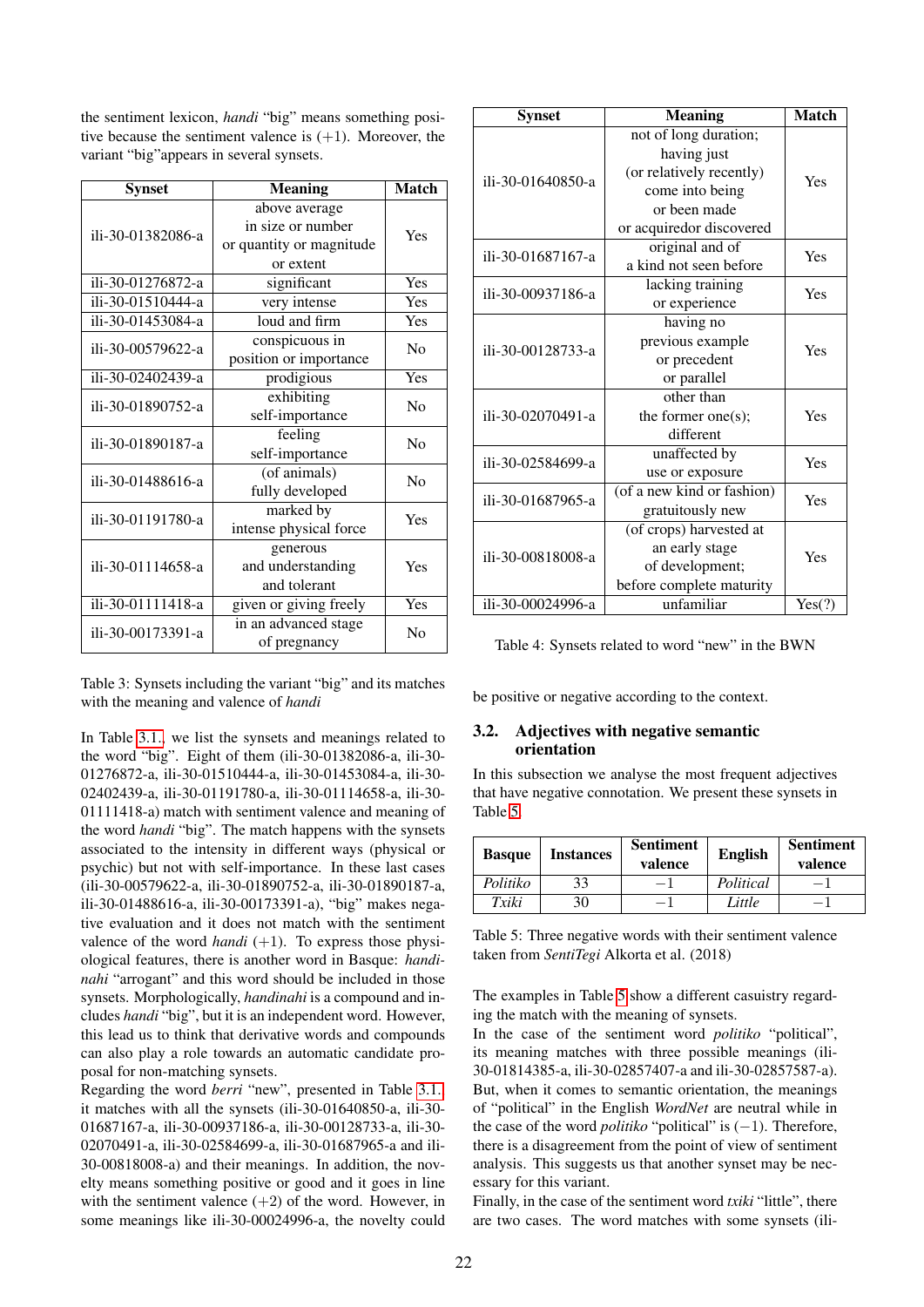| <b>Synset</b>     | <b>Meaning</b>       | <b>Match</b> |  |
|-------------------|----------------------|--------------|--|
|                   | involving or         |              |  |
| ili-30-01814385-a | characteristic of    | $Yes(*)$     |  |
|                   | politics or parties  |              |  |
|                   | or politicians       |              |  |
|                   | of or relating to    |              |  |
|                   | your views about     |              |  |
| ili-30-02857407-a | social relationships |              |  |
|                   | involving authority  |              |  |
|                   | or power             |              |  |
|                   | of or relating to    |              |  |
| ili-30-02857587-a | the profession       | $Yes(*)$     |  |
|                   | of governing         |              |  |

| Table 6: Synsets related to word "political" |  |  |  |  |  |
|----------------------------------------------|--|--|--|--|--|
|----------------------------------------------|--|--|--|--|--|

| <b>Synset</b>     | <b>Meaning</b>           | <b>Match</b>   |  |
|-------------------|--------------------------|----------------|--|
|                   | limited or below average |                |  |
| ili-30-01391351-a | in number or quantity    | Yes            |  |
|                   | or magnitude or extent   |                |  |
|                   | (quantifier used         |                |  |
|                   | with mass nouns)         |                |  |
|                   | small in quantity        |                |  |
| ili-30-01554510-a | or degree;               | Yes            |  |
|                   | not much                 |                |  |
|                   | or almost none           |                |  |
|                   | or $(with 'a')$          |                |  |
|                   | at least some            |                |  |
|                   | (of children and         |                |  |
| ili-30-01649031-a | animals) young,          | Yes            |  |
|                   | immature                 |                |  |
| ili-30-01280908-a | (informal) small and     | Yes            |  |
|                   | of little importance     |                |  |
| ili-30-01455732-a | (of a voice) faint       | N <sub>0</sub> |  |
| ili-30-02386612-a | ow in stature; not tall  | Yes            |  |
| ili-30-01467534-a | <b>lowercase</b>         | N <sub>0</sub> |  |
|                   | small in                 |                |  |
|                   | a way that               |                |  |
| ili-30-00855670-a | arouses feelings         | Yes            |  |
|                   | (of tenderness           |                |  |
|                   | or its opposite          |                |  |
|                   | depending                |                |  |
|                   | on the context)          |                |  |

Table 7: Synsets related to word "little" in the BWN

30-01391351-a, ili-30-01554510-a, ili-30-01649031-a, ili-30-01280908-a, ili-30-02386612-a and ili-30-00855670-a) but, in other cases, there is no match. For the synset ili-30-01455732-a, the word *baxu* "low" is more suitable than *txiki* and for the synset ili-30-01467534-a, the word *xehe* "minuscule" is more appropriate. So, in these cases, the variants for the concepts should be added from another resource.

#### 4. Conclusion and Future Work

In this work we have explored a method to enrich the BWN using *SentiTegi*, the sentiment lexicon in Basque. *SentiTegi* contains words with semantic information (sentiment valences, in this case) which are useful in the enrichment of the BWN with the help of a dictionary. In fact, in addition to the match of the definition, if the evaluation (positive or negative) of the meaning of synsets matches with the evaluation of the word (positive or negative sentiment valence), the word of the sentiment lexicon is valid for the BWN. This proves that *SentiTegi* and our methodology are good starting points for the enrichment of the BWN. However, we have found some cases where the direct addition of the word to BWN is doubtful. This leads us to think that criteria still need to be analysed and revised.

In future work, we would like to apply the Appraisal Theory [\(Martin and White, 2003\)](#page-4-9) to this process of enrichment of the BWN. The Appraisal Theory is useful to categorize the type of subjectivity of words with sentiment valence. Indeed, not all the words with sentiment valence express the same sentiment. Some of them express opinions (for example, "hate") and others express sentiments (for instance, "happy"). The annotation of sentiment words with this theory would help to identify better the synsets that would match with them.

### 5. Acknowledgements

This work has been partially funded by the the project DeepReading (RTI2018-096846-B-C21) supported by the Ministry of Science, Innovation and Universities of the Spanish Government, Ixa Group-consolidated group type A by the Basque Government (IT1343-19) and BigKnowledge – *Ayudas Fundacion BBVA a Equipos de Investi- ´ gacion Cient ´ ´ıfica 2018*.

## 6. Bibliographical References

- <span id="page-3-1"></span>Agirre, E., Aldezabal, I., Etxeberria, J., Izagirre, E., Mendizabal, K., Pociello, E., and Quintian, M. (2006). A methodology for the joint development of the basque wordnet and semcor. In *LREC*, pages 23–28.
- <span id="page-3-0"></span>Aldezabal, I., Artola, X., de Ilarraza, A. D., Gonzalez-Dios, I., Labaka, G., Rigau, G., and Urizar, R. (2018). Basque e-lexicographic resources: linguistic basis, development, and future perspectives. In *Workshop on eLexicography: Between Digital Humanities and Artificial Intelligence*.
- <span id="page-3-6"></span>Alkorta, J., Gojenola, K., Iruskieta, M., and Taboada, M. (2017). Using lexical level information in discourse structures for basque sentiment analysis. In *Proceedings of the 6th Workshop on Recent Advances in RST and Related Formalisms*, pages 39–47.
- <span id="page-3-2"></span>Alkorta, J., Gojenola, K., and Iruskieta, M. (2018). Sentitegi: Semi-manually created semantic oriented basque lexicon for sentiment analysis. *Computación y Sistemas*, 22(4).
- <span id="page-3-3"></span>Baccianella, S., Esuli, A., and Sebastiani, F. (2010). Senti-WordNet 3.0: An Enhanced Lexical Resource for Sentiment Analysis and Opinion Mining. In *Lrec*, volume 10, pages 2200–2204.
- <span id="page-3-4"></span>Brooke, J., Tofiloski, M., and Taboada, M. (2009). Crosslinguistic sentiment analysis: From english to spanish. In *Proceedings of the international conference RANLP-2009*, pages 50–54.
- <span id="page-3-5"></span>Elhuyar Hizkuntza Zerbitzuak. (2013). *Elhuyar hiztegia: euskara-gaztelania, castellano-vasco*. Elhuyar.